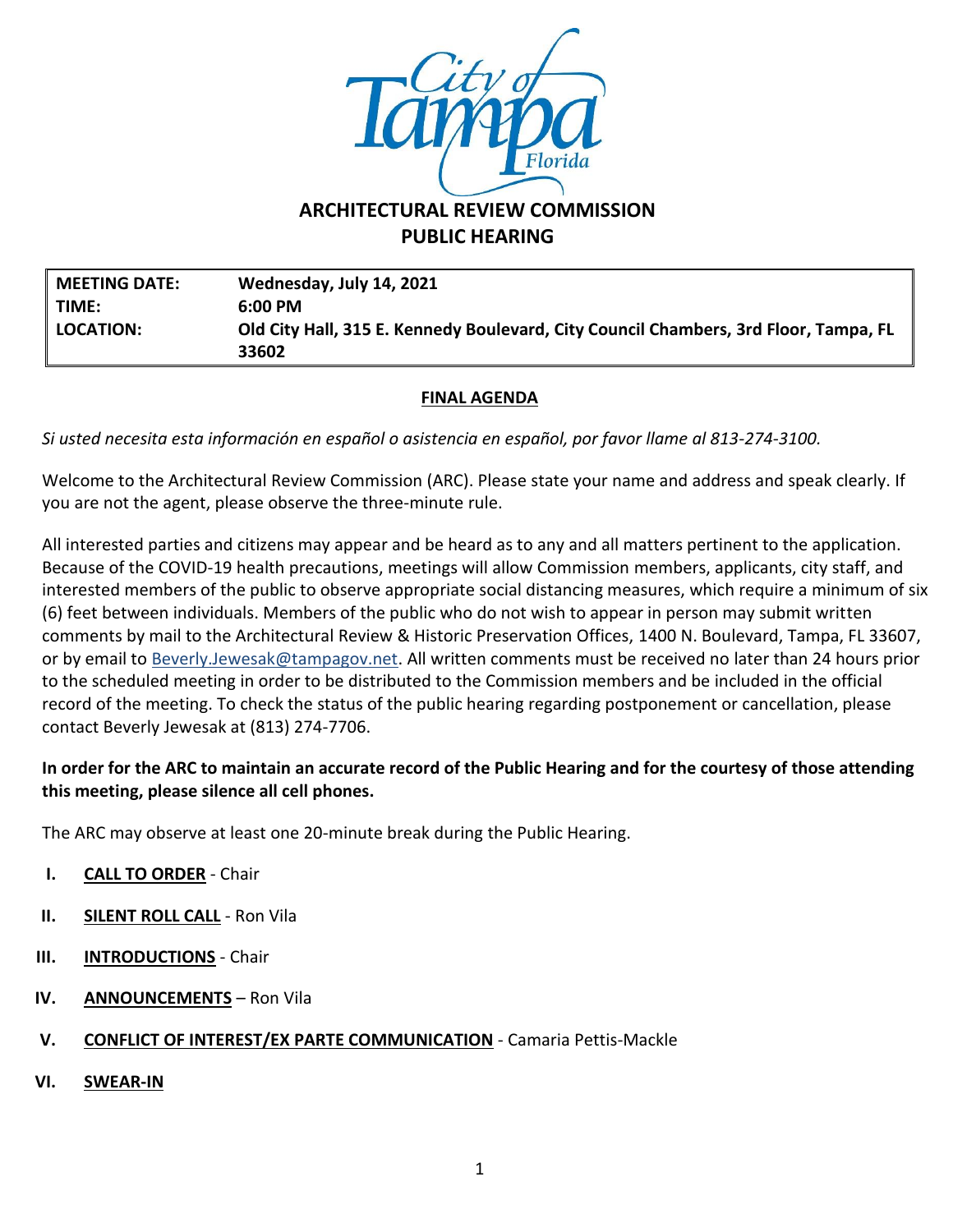## **VII. ITEMS TO BE REVIEWED:**

| ARC 21-339/ OWNER:<br><b>TA/CPA 21-06 AGENT:</b> | DISTRICT:<br>LOCATION:<br>REQUEST:<br><b>PURPOSE:</b>                                   | City of Tampa<br>Randy Goers and Danny Collins<br>Hyde Park<br>2105 W. Dekle Street<br>Recommendation: Plan Amendment from R-10 to R/OS<br>Commercial                                                                             |                                           |
|--------------------------------------------------|-----------------------------------------------------------------------------------------|-----------------------------------------------------------------------------------------------------------------------------------------------------------------------------------------------------------------------------------|-------------------------------------------|
| ARC 21-305                                       | OWNER:<br>AGENT:<br>DISTRICT:<br>LOCATION:<br>REQUEST:<br><b>PURPOSE:</b>               | 5610 N Suwanee LLC<br>Alan Field<br>Seminole Heights<br>5610 N. Suwanee Avenue<br>Certificate of Appropriateness - Modification: Roof<br>Residential<br>Mis-Noticed – Re-noticing is required per Chapter 27-Section 27-149(c)(2) |                                           |
| <b>ARC 21-241</b>                                | <b>OWNER:</b><br>AGENT:<br><b>DISTRICT:</b><br>LOCATION:<br>REQUEST:<br><b>PURPOSE:</b> | James and Shannon Falcon<br>Ralph Schuler<br><b>Tampa Heights</b><br>401 E. Amelia Avenue<br>Certificate of Appropriateness - New Construction: Duplex,<br>Residential                                                            | Site Improvements                         |
| ARC 21-309                                       | <b>OWNER:</b><br>AGENT:<br>DISTRICT:<br>LOCATION:<br><b>REQUEST:</b><br><b>PURPOSE:</b> | Erika Frakes and Michael R McCandles<br>Alan Dobbs<br>Seminole Heights<br>5120 N. Suwanee Avenue<br>Certificate of Appropriateness - New Construction: Accessory Structure,<br>Residential                                        | Site Improvements                         |
| ARC 21-353                                       | <b>OWNER:</b><br>AGENT:<br><b>DISTRICT:</b><br>LOCATION:<br>REQUEST:                    | JoAnn Hill<br><b>Wendell Black</b><br><b>Tampa Heights</b><br>509 E. Sparkman Avenue<br>Certificate of Appropriateness - New Construction: Primary Structure,                                                                     | Accessory Structure,<br>Site Improvements |
|                                                  | <b>PURPOSE:</b>                                                                         | Residential                                                                                                                                                                                                                       |                                           |

## **VIII. ADJOURNMENT**